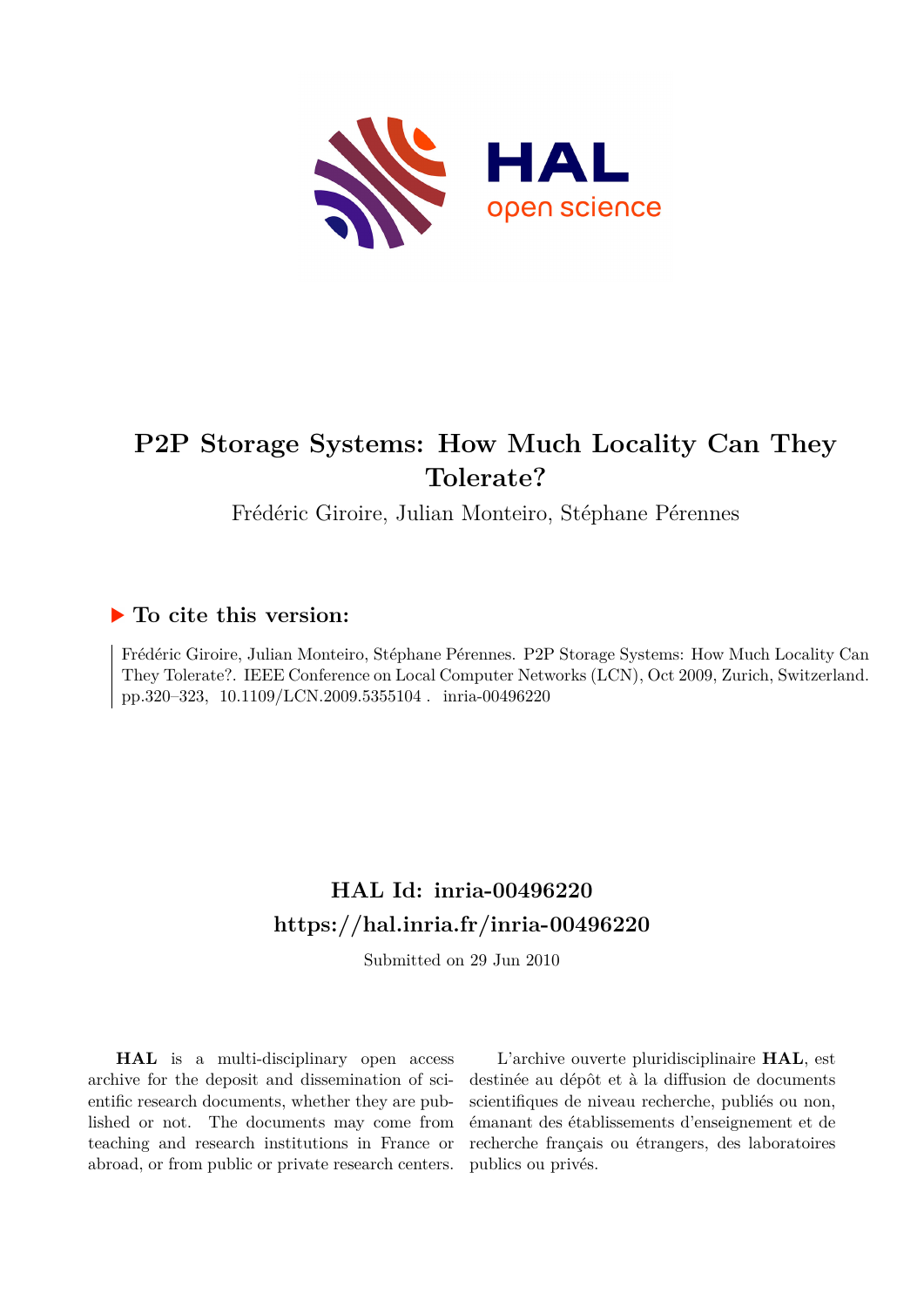# P2P Storage Systems: How Much Locality Can They Tolerate?

Frédéric Giroire and Julian Monteiro and Stéphane Pérennes MASCOTTE, joint project INRIA - I3S - CNRS - Univ. of Nice-Sophia, France Email: {firstname.lastname}@sophia.inria.fr

*Abstract*—Large scale peer-to-peer systems are foreseen as a way to provide highly reliable data storage at low cost. To achieve high durability, such P2P systems encode the user data in a set of redundant fragments and distribute them among the peers. In this paper, we study the impact of different data placement strategies on the system performance when using erasure codes redundancy schemes. We compare three policies: two of them *local*, in which the data are stored in logical neighbors, and the other one *global*, in which the data are spread randomly in the whole system. We focus on the study of the probability to lose a data block and the bandwidth consumption to maintain enough redundancy. We use simulations to show that, without resource constraints, the average values are the same no matter which placement policy is used. However, the variations in the use of bandwidth are much more bursty under the *local* policies. When the bandwidth is limited, these bursty variations induce longer maintenance time and henceforth a higher risk of data loss. Finally, we propose a new *external reconstruction* strategy and a suitable degree of locality that could be introduced in order to combine the efficiency of the global policy with the practical advantages of a local placement.

#### I. INTRODUCTION AND SYSTEM DESCRIPTION

The key concept of Peer-to-Peer storage systems is to distribute redundant data among peers to achieve high reliability and fault tolerance at low cost. The addition of redundant data could be done by trivial *Replication* [1], in which identical copies of data are sent to different nodes in the system; or be based on *Erasure Codes* [2], such as Reed Solomon and Tornado, as used by some RAID schemes [3]. Hereafter, we summarize the main parts usually found in such a system:

Data Redundancy. When using Erasure Codes, the original user data (e.g. files, raw data, etc.) is cut into data-blocks that are divided into s initial *fragments* (or pieces). The encoding scheme produces  $s + r$  fragments that can tolerate r failures. In other words, the original data-block can be recovered from any s of the  $s+r$  encoded fragments. In a P2P storage system, these fragments are then placed on  $s+r$  different peers of the network according to a placement policy (which is the main subject of our study).

Control Mechanism. To ensure a durable long-term storage despite disk failures, the system must be capable to maintain a minimum number of fragments available in the network. This means that the system continuously monitors the number of fragments of each data-block. This control is done in a distributed way by the means of a Distributed Hash Table (DHT) [4]. If this number of fragments drops to a threshold value  $r_0$ , the block need to be reconstructed.

**Reconstruction Strategy.** Setting a low value for  $r_0$  decreases the number of reconstructions (as the reconstruction starts only after that  $r-r_0$  pieces are lost), but increases the probability to lose a block. After the reconstruction, the regenerated missing pieces are spread among different nodes.

Data Placement Policies. It has been shown that fragment (or replica) placement has a strong impact on the system performance [5]. We study here three different strategies of data placement as explained in the following and depicted in Figure 1:

• *Global & Random Policy:* The  $s+r$  fragments of a block are sent to s+r peers chosen uniformly at random *among all the* N *peers* present in the system (see [6]).

• *Chain Policy:* In this policy the fragments of blocks are stored on the  $s + r$  closed set of "logically" (consecutive) neighbors peers. This policy corresponds to what is done in most distributed systems implementing a DHT (see [7]).

• *Buddy (or RAID) Policy:* This is an extreme case of a *local* policy, in which the system is composed of small independent subsystems with  $s + r$  peers each. It could be seen as a collection of local RAID like storage. In this situation, each peer in the group stores exact the same set of pieces.

The use of the Global strategy allows to distribute more uniformly the load among peers, leading to a faster reconstruction and a smoother operation of the system [6]. However, the use of *local* strategies brings practical advantages [8]. For instance, the DHT update mechanisms of the leafset can be used to simplify the management of the system (e.g. to know the states of the blocks stored locally). Also, the management traffic and the amount of meta-information to be stored by the nodes are kept low.

Our goal is to investigate the amount of resource (bandwidth and storage space) required to maintain redundancy and to ensure a given level of reliability. In this paper<sup>1</sup>, we study the impacts of placement policies for two different scenarios. In Section III-A, we study a *provisioning scenario*, where peers do not have bandwidth constraints. It allows to estimate the bandwidth use for different sets of parameters. Then, in Section III-B, we study a scenario where peers have resource constraints, that corresponds to the operation of practical systems. Finally, in Section IV we propose some improvements of the placement and reconstruction architectures.

<sup>1</sup>An extended version of this work can be found in the INRIA Research Report RR-7006, http://hal.inria.fr/inria-00408078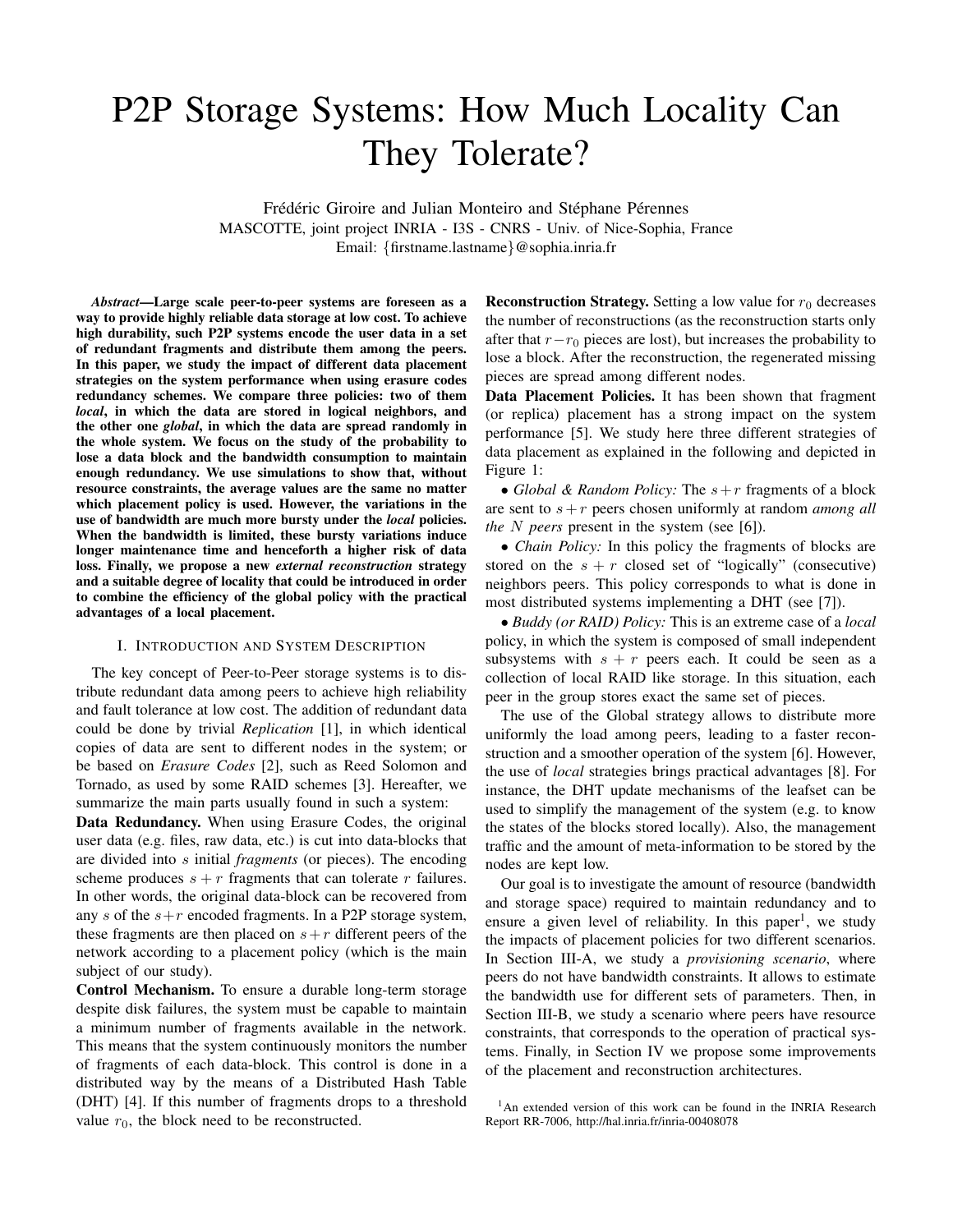

Fig. 1. Placement of two blocks b1 and b2 in the system. Global:  $s + r$ fragments are placed at random among all peers; Chain: fragments are placed on  $s + r$  neighboring peers; Buddy: many small subsystems of size  $s + r$ , in this case all peers inside each small group contain the same data.

#### *Related Work*

The majority of existing or proposed systems, e.g., Intermemory, CFS, Farsite, PAST, TotalRecall, Glacier, use a local placement policy. Chun et al. in [6] also discuss the impacts of placement strategies, but they do not address the case of Erasure Codes. In [5] the authors study the impact of data placement on the Mean Time to Data Loss (MTTDL) metric. But they do not discuss other very important metrics: the probability to lose a block and the bandwidth usage.

#### II. SIMULATIONS

To evaluate such a system, we developed a *custom cyclebased simulator* that implements all the characteristics described in Section I. The simulator models a detailed view of the system, as it monitors the state and the localisation of each fragment individually.

Modeling Failures. It is assumed that the nodes stay connected almost all the time into the system. So, we model the case of *peer failures*, mainly caused by a disk crash or by a peer that definitively leaves the system. In both cases, it is assumed that all the data on the peer's disk are lost. Following most works on P2P storage systems [5], peers fails independently according to a memoryless Poisson process. To avoid the problem of transient failures and deal with churn, a peer is just considered lost if it has left the system for a period longer than a given timeout [9] (set to  $\theta = 12$  hours in our simulations).

Monitored metrics. The simulator keeps detailed traces of different performance metrics. To be sure that we are studying a system in a steady state, the first part of the simulation traces is thrown away. We focus our analysis on three main metrics:

*Bandwidth*: Average bandwidth consumption per peer, i.e., estimated from the number of pieces transmitted and received per hour due to the reconstruction process;

*FDLPY*: Fraction of Data Loss Per Year, which gives the probability to lose a data-block per year;

*MTTDL*: Mean Time To Data Loss, i.e., the period of time between two occurrences of data loss in the system.

Simulation parameters. We did a large number of simulations for different sets of the parameters. Otherwise explicit indicated, the main ones are  $N = 1005$  the number of peers,  $F = 1.5 \cdot 10^6$  the total number of fragments. The fragment size is 400KB, thus, with  $s = 9$  and  $r = 6$ , the system block size is 6MB. The reconstruction threshold  $r_0 = 2$ . The amount of



Fig. 2. Illustrative example of the cumulative number of dead blocks for a period of three years.

stored data and the number of peers are kept constant during the simulation, this means that dead blocks are re-injected in the system. Crashed disks reappear empty. The time-step of the simulator is  $\tau = 1$  hour and the simulated time is 10 years. Peer bandwidth. Each peer has a maximum upload and download bandwidth, resp.  $BW_{up}$  and  $BW_{down}$ . We assume asymmetric capacities, e.g., ADSL lines (in our experiments  $BW_{down} = 5BW_{up}$ . So the limiting resource is the upload bandwidth and it is the one presented in our results. When the peer's bandwidth is limited, not all blocks can be reconstructed at the same time. To model a peer's bandwidth, we implemented a *non blocking FIFO queue with one server*: when there is a peer failure, the blocks to be reconstructed are put in the queues of the peers in charge of the reconstruction.

Remark 1 (Size of the simulated system) *In practice, peers have huge disks of tens of Gigabytes, each one containing tens of thousands of blocks. As we want to be able to simulate a storage system for several years in a reasonable time, we chose a disk size and bandwidth limits around 100 times smaller than the one expected in practice.*

Remark 2 (Measuring block losses) *As it is difficult to simulate in a reasonable time events of very low probability, for example, a probability of lose data of* 10<sup>−</sup><sup>20</sup>*, we chose* non realistic values *for some parameters (in particular, the reconstruction threshold*  $r_0 = 2$  *and the disk MTBF* = 90 *days are set very low). In this way, we experience data loss in our simulations.*

#### III. SIMULATION RESULTS

#### *A. Without Resource Constraints*

First, we study the provisioning scenario (*unlimited bandwidth*), which is important to measure the required bandwidth to maintain the system. Briefly, the results shown here are: (1) the three placement strategies have the same value of average bandwidth demand; (2) however *local* policies exhibit strong variations in resource usage across peers; (3) they have the same probability to lose a data-block, (4) but the MTTDLs of the Buddy and the Chain policies are longer.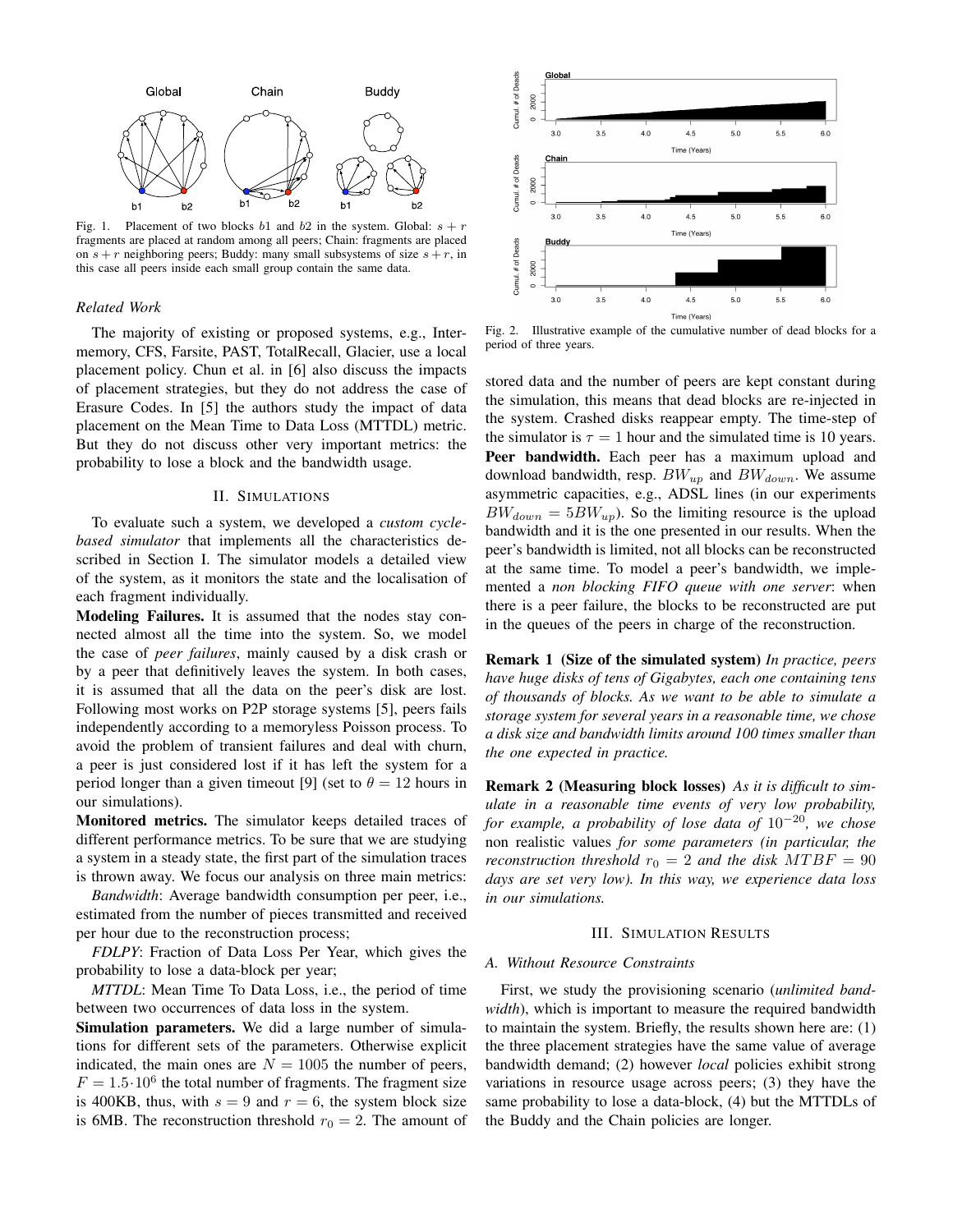TABLE I SUMMARY OF RESULTS (WITHOUT BANDWIDTH CONSTRAINTS).

|                        | Policy $\parallel$ Bandwidth (kbit/s) $\parallel$ |                                      | FDLPY (blocks) |                                                                              | $\parallel$ MTTDL (years) |              |
|------------------------|---------------------------------------------------|--------------------------------------|----------------|------------------------------------------------------------------------------|---------------------------|--------------|
|                        |                                                   |                                      |                | Global    1.99 $(\pm 1.34)$    $4.1 \cdot 10^{-4}$ $(\pm 0.6 \cdot 10^{-4})$ | $\parallel$ 0.02          | $(\pm 0.02)$ |
| Chain $\parallel$ 1.99 |                                                   | $(\pm 12.83)$    $4.1 \cdot 10^{-4}$ |                | $(\pm 8.6 \cdot 10^{-4})$                                                    | 4.0                       | $(\pm 3.0)$  |
| Buddy $\parallel$ 1.99 |                                                   | $(\pm 15.92)$    $4.4 \cdot 10^{-4}$ |                | $(\pm 25.4 \cdot 10^{-4})$                                                   | $\parallel$ 25.8          | $(\pm 21.7)$ |

*1)* Bandwidth Usage:*:* The left column of Table I shows the average value of upload bandwidth usage across peers during time, (i.e., at each time step we measure the average number of fragments transmitted by each peer), along with the experimental standard deviation (in parenthesis). First, as expected, the average bandwidth use across peers is roughly the same for all policies. The reason is that the different placement policies do not change the number of pieces that have to be reconstructed, but they change the repartition of these pieces among peers.

However, the variations are not the same. The Chain policy and Buddy policy variations are significantly higher. Analysing the bandwidth usage per user at a typical instant of time we see that the load is around 2 kbit/s for all the users and all strategies. However, we see that the distributions of the bandwidth are not the same at all. In the case of Global policy, the reconstruction load is evenly distributed among all the peers. On the opposite scenario, Buddy policy, when a failure happens, only the immediate neighbors possess the remaining pieces of the blocks, which induces a high bandwidth demand on the group of  $s+r$  peers. The situation for the Chain policy is similar to the Buddy, but less correlated, as a peer failure induces reconstructions on blocks in a distance of  $2(s+r)-1$ .

*2)* Probability to Lose a Block*:* The probability to lose a block in the three different policies are shown in the middle column of the Table I, normalized as the Fraction of Data Loss Per Year (FDLPY). When there is no bandwidth limit, the *expected number of dead blocks is the same for the three policies*. As a matter of fact, the probability for a block to die does not depend on where its fragments are placed. It can be easily calculated using a Markov Chain Model, see for example [10]. But, we note that the *deviations* during time of the number of dead blocks is higher for *local* policies. To explain that, we look at the MTTDL.

*3)* Mean Time To Data Loss (MTTDL)*:* The measure of the time between two occurrences of data loss shows that the three policies have very distinct behaviors, as depicted in the right column of Table I. However, as we have seen before, the three policies have in average the same number of dead blocks per year. In other words, the average quantity of data loss per year is the same, but the distribution across time of these losses is very different.

The Figure 2 illustrates an example of the cumulative number of dead blocks for a period of 3 years for the three placement policies under the same fault scenario. We see that the loss occurs regularly for the Global policy. Conversely, they occur very rarely for the Buddy placement, but, when they occur, they affect a large batch of data. Basically, all the blocks of a small buddy subsystem of size  $s + r$  peers lose



Fig. 3. *Fraction of block losses per year* (see Remark 2) for different bandwidth limits. Note that, for this set of parameters, the results obtained with the chain policy using external reconstruction shows an improvement of about 50% to the original chain policy.

all their blocks at the same time. The behavior of the Chain policy is somewhere in the middle of both.

#### *B. Results under Resource Constraints*

In this section, we study the behavior of the system with bandwidth limitation per peer ( each peer having a maximum upload and download bandwidth). In this context we show that, using similar available resources, the amount of data loss is no more the same for the three data placement policies. The Global policy behaves considerably better in comparison to the Chain and Buddy policy. Furthermore, the *local* policies now experience more loss events (smaller MTTDL).

*1)* Reconstruction Time versus Bandwidth*:* Experiments shows that limiting the available bandwidth the average reconstruction time is a lot longer for the Chain policy and even more for the Buddy policy when compared to the Global one. As an example, for a maintenance bandwidth of 6 kbit/s, the reconstruction time is around 49 hours for the Chain policy and 82 hours for the Buddy, but only 2 hours for the Global policy (Figure is not shown for space reasons). This bandwidth limit corresponds to three times the average bandwidth usage of the system (as computed without resource constraints). Hence, we see that the irregularity of the reconstruction load among peers has a very strong impact on the reconstruction time, even if each policy has the same average bandwidth demand. Thus, under resource constraints, the big local events constituted by peer failures induce longer reconstruction time and henceforth an increase of data loss when using the *local* policies, as shown in the following.